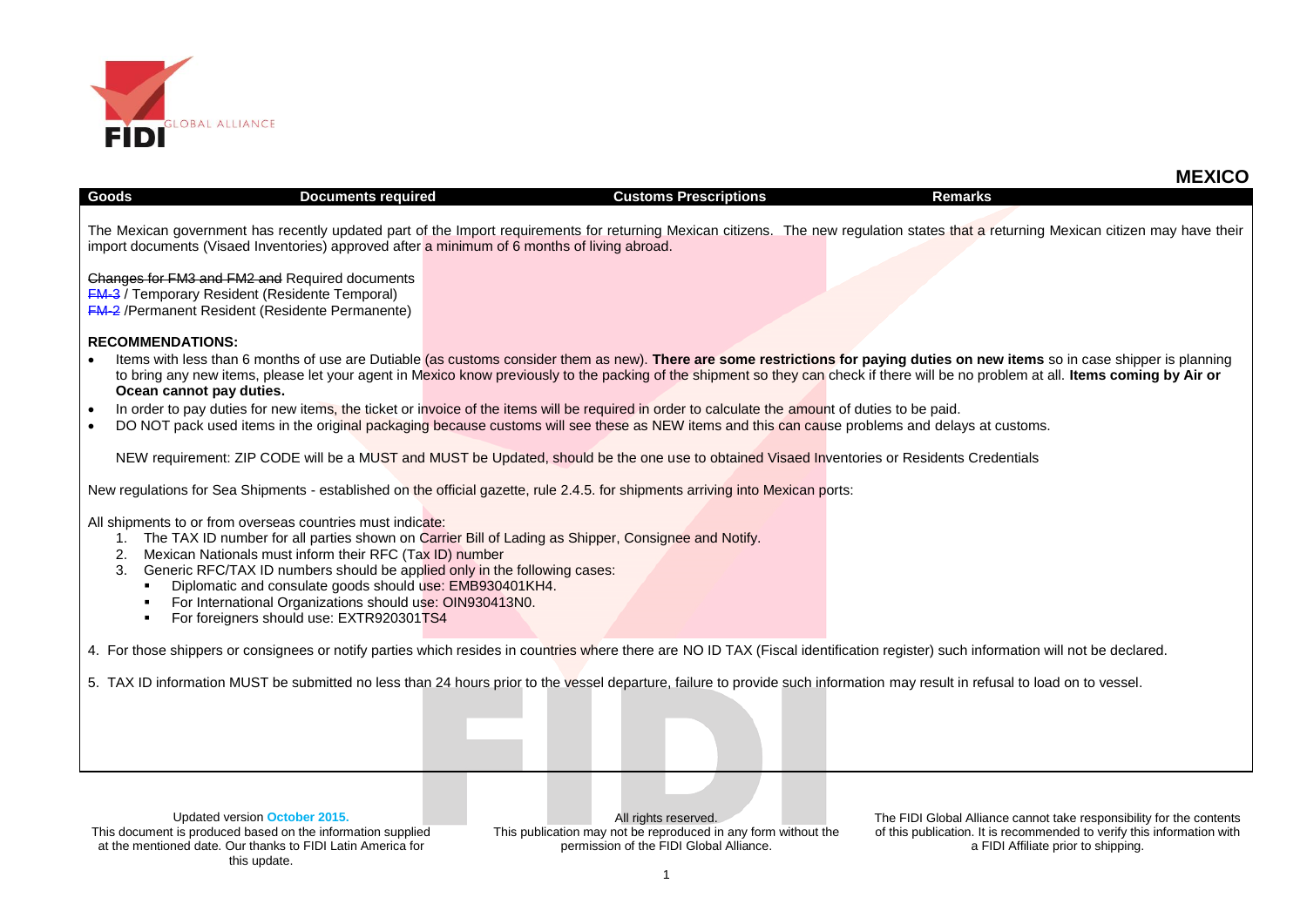

| <b>Goods</b>         | <b>Documents required</b>                                                                          | <b>Customs Prescriptions</b>                                                                  | <b>Remarks</b>                                                                                        |
|----------------------|----------------------------------------------------------------------------------------------------|-----------------------------------------------------------------------------------------------|-------------------------------------------------------------------------------------------------------|
| <b>Removal goods</b> | <b>Returning Mexicans:</b>                                                                         | <b>USEFUL INFORMATION</b>                                                                     | The Mexican citizen must have lived out of the                                                        |
|                      | <b>Returning Mexicans</b>                                                                          |                                                                                               | country for over 6 months to import their                                                             |
|                      | Original Visaed Inventories by the Mexican<br>$\bullet$<br>consulate at the place of origin. All   | According to the Mexican laws, in order to be<br>able to import household goods and personal  | Household goods free of duty.                                                                         |
|                      | electrical appliances must include: make,                                                          | effects free of import duties, the following rules                                            | Important notes:                                                                                      |
|                      | model and serial number. VISAED                                                                    | must be followed:                                                                             | THE STEAMSHIP LINES IN MEXICO requires a                                                              |
|                      | <b>INVENTORIES ARE VALID ONLY FOR 6</b>                                                            |                                                                                               | deposit of US\$ 1,000 when the shipment is                                                            |
|                      | <b>MONTHS AFTER ISSUED DATE.</b>                                                                   | The goods must have been used for at least                                                    | coming into a container.                                                                              |
|                      | Mexican passport Copy<br>$\bullet$                                                                 | six months and are not intended for resale.<br>All articles must be included in the inventory | As the Mexican ports, & Customs houses are                                                            |
|                      | CURP and RFC (effective) Copies<br>$\bullet$<br>Only for shipments coming from Lazaro<br>$\bullet$ | visaed by the Mexican Consulate. The                                                          | saturated, the lift-vans and steel containers are                                                     |
|                      | Cardenas Port. "IFE credential" and "Proof                                                         | Mexican government can expropriate any                                                        | placed in the open and must therefore be well                                                         |
|                      | of residence "Copies                                                                               | article not included in the inventory.                                                        | protected against rain.                                                                               |
|                      | Customs Broker will require some other                                                             | The following articles are not considered                                                     | Do not ship household goods until all                                                                 |
|                      | Documents Depending on Port Of entry and                                                           | HHG: firearms, ammunition, liquors, wine,                                                     | documentation is completed (the airport holds the<br>shipment during 30 days and ports during 60 days |
|                      | those will be:                                                                                     | motorcycles, boats, cars and food. DRUGS<br>AND MEDICATIONS, WEAPONS (KNIVES,                 | only). If the documentation is not presented by                                                       |
|                      | AUTHORIZATION LETTER TO THE<br>$\bullet$                                                           | SWORDS, ETC), PORNOGRAPHY                                                                     | that time, the Mexican Government confiscates                                                         |
|                      | <b>CUSTOMS BROKER</b>                                                                              | MATERIAL, automobile accessories                                                              | the shipment.                                                                                         |
|                      | <b>VALUE FORM FOR CUSTOMS</b><br>$\bullet$                                                         | Some of them may require an import                                                            | Inform your destination agent on time of the                                                          |
|                      | PROHIBITED ITEMS<br>$\bullet$                                                                      | licence. Contact your agent for specific                                                      | arrival of the shipment at the Customs House of<br>port of entry in order for him to proceed with the |
|                      | <b>CUSTOMS FORM FOR NEW ARTICLES</b><br>$\bullet$                                                  | information.                                                                                  | import negotiations.                                                                                  |
|                      | Always check with Agent in Mexico on<br>required documents depending on Port of                    | Shipments consigned to Mexico City terminal                                                   | Due to legal regulation the agent does not accept                                                     |
|                      | Entry so you can have the proper formats                                                           | are handled by steamship line companies own                                                   | C.O.D. charges. (Only destination charges can                                                         |
|                      | for each case.                                                                                     | transportation system. Please contact your                                                    | come in a C.O.D. basis). All shipments must                                                           |
|                      |                                                                                                    | agent for them to take care of transportation to                                              | come prepaid.                                                                                         |
|                      |                                                                                                    | avoid unnecessary demurrage charges.                                                          | SHIPMENTS MUST BE SENT TO DESTINATION                                                                 |
|                      |                                                                                                    |                                                                                               | ONLY WITH THE GREEN LIGHT FROM THE                                                                    |
|                      |                                                                                                    |                                                                                               | DESTINATION AGENT, AS AGENT MUST BE                                                                   |
|                      |                                                                                                    |                                                                                               | SURE THAT CLIENT HAS THE PROPER AND                                                                   |
|                      |                                                                                                    |                                                                                               | COMPLETE PAPERWORK FOR MEXICAN<br>CUSTOMS CLEARANCE AT POE.                                           |
|                      |                                                                                                    |                                                                                               |                                                                                                       |
|                      |                                                                                                    |                                                                                               |                                                                                                       |

Updated version **October 2015.** This document is produced based on the information supplied at the mentioned date. Our thanks to FIDI Latin America for this update.

All rights reserved. This publication may not be reproduced in any form without the permission of the FIDI Global Alliance.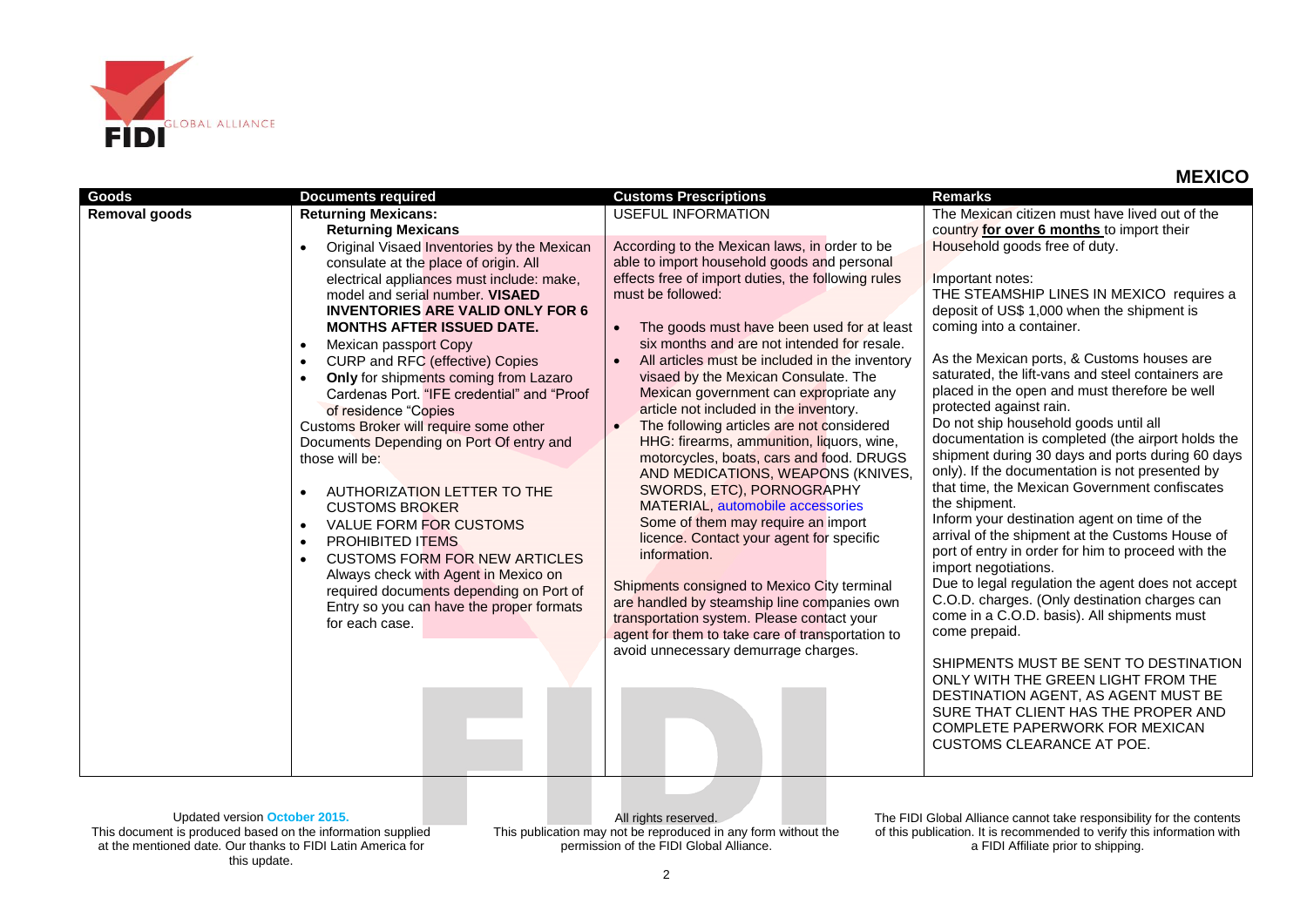

| Goods | <b>Documents required</b><br><b>FM-2</b> / Permanent Resident (Residente<br>Permanente).<br>CONSULARIZED INVENTORY BY<br>$\bullet$<br>MEXICAN CONSULATE AT ORIGIN. The<br>list must include mark, model and serial<br>number for all electric appliances. This<br>document is valid for 6 months since issue<br>date.<br>COPY OF FM-2 VISA / Permanent<br>$\bullet$<br><b>Resident Card</b><br>COPY OF PASSPORT<br>$\bullet$<br><b>COPY OF CURP Delete</b><br>Customs Broker will require some other<br>Documents Depending on Port Of entry and<br>those will be:<br><b>COMPROMISE LETTER</b><br><b>LIABILITY LETTER</b><br>$\bullet$<br>AUTHORIZATION LETTER TO THE<br>$\bullet$<br><b>CUSTOMS BROKER</b><br><b>VALUE FORM FOR CUSTOMS</b><br>$\bullet$<br>PROHIBITED ITEMS<br>$\bullet$<br><b>CUSTOMS FORM FOR NEW ARTICLES</b><br>$\bullet$<br>Always check with Agent in Mexico on required<br>documents depending on Port of Entry so you<br>can have the proper formats for each case. | <b>Customs Prescriptions</b> | <b>Remarks</b> |  |
|-------|-----------------------------------------------------------------------------------------------------------------------------------------------------------------------------------------------------------------------------------------------------------------------------------------------------------------------------------------------------------------------------------------------------------------------------------------------------------------------------------------------------------------------------------------------------------------------------------------------------------------------------------------------------------------------------------------------------------------------------------------------------------------------------------------------------------------------------------------------------------------------------------------------------------------------------------------------------------------------------------------------|------------------------------|----------------|--|
|       |                                                                                                                                                                                                                                                                                                                                                                                                                                                                                                                                                                                                                                                                                                                                                                                                                                                                                                                                                                                               |                              |                |  |

Updated version **October 2015.** This document is produced based on the information supplied at the mentioned date. Our thanks to FIDI Latin America for this update.

All rights reserved. This publication may not be reproduced in any form without the permission of the FIDI Global Alliance.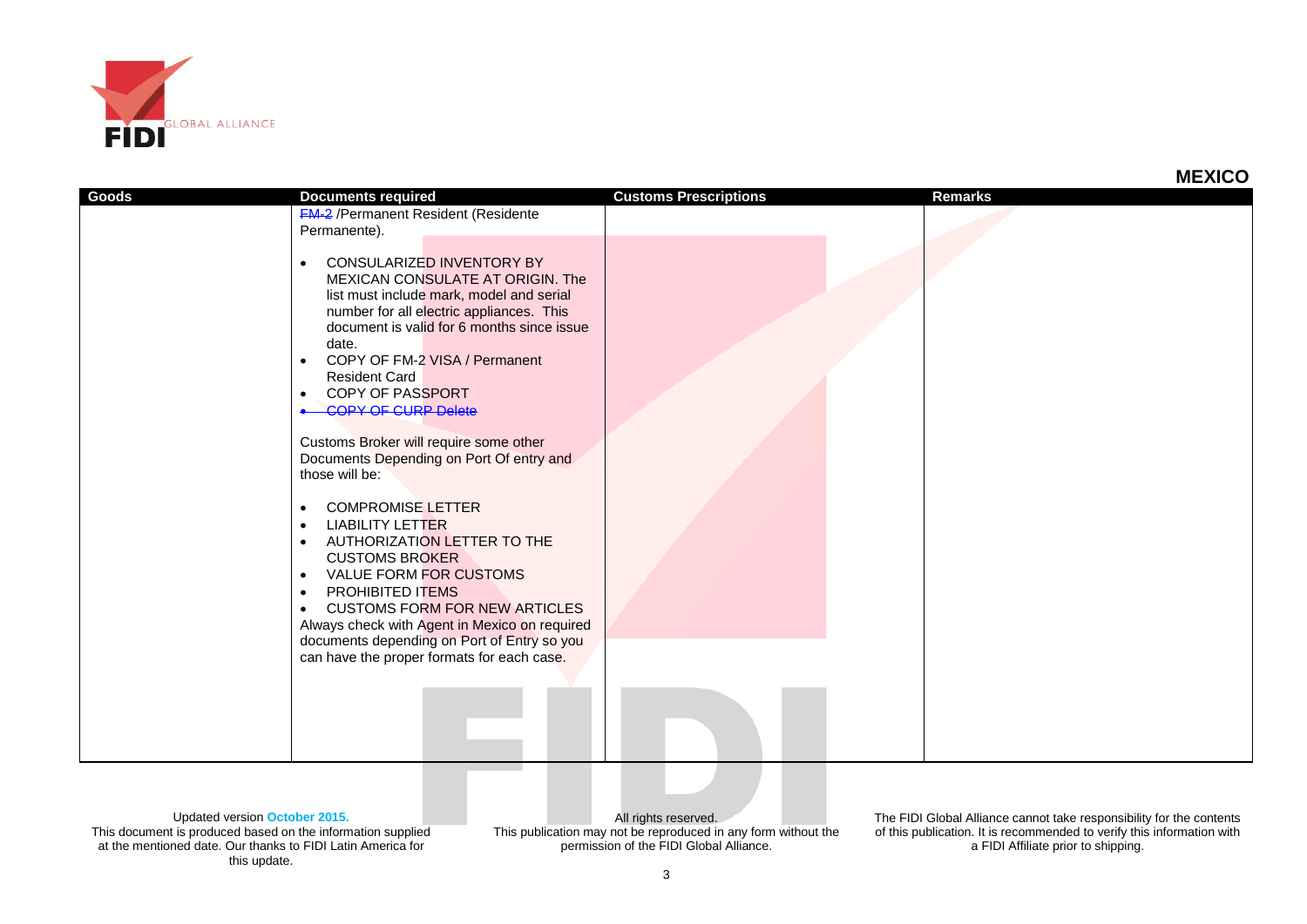

|       |                                                                                                                                                                                                                                                                                                                                                                                                                                                                                                                                                                                                                                                                                                                                                                                                                                                                                                                                                                                 |                              | MLYIV          |
|-------|---------------------------------------------------------------------------------------------------------------------------------------------------------------------------------------------------------------------------------------------------------------------------------------------------------------------------------------------------------------------------------------------------------------------------------------------------------------------------------------------------------------------------------------------------------------------------------------------------------------------------------------------------------------------------------------------------------------------------------------------------------------------------------------------------------------------------------------------------------------------------------------------------------------------------------------------------------------------------------|------------------------------|----------------|
| Goods | <b>Documents required</b>                                                                                                                                                                                                                                                                                                                                                                                                                                                                                                                                                                                                                                                                                                                                                                                                                                                                                                                                                       | <b>Customs Prescriptions</b> | <b>Remarks</b> |
|       |                                                                                                                                                                                                                                                                                                                                                                                                                                                                                                                                                                                                                                                                                                                                                                                                                                                                                                                                                                                 |                              |                |
|       |                                                                                                                                                                                                                                                                                                                                                                                                                                                                                                                                                                                                                                                                                                                                                                                                                                                                                                                                                                                 |                              |                |
|       | FM-3 / Temporary Residents Visa:<br>Copy of the Ordinary Visa (First Visa<br>Issued and Stamped in their Passport at<br>the Mexican Consulate).<br>Copy of the "Immigration Institute (INM)<br>proof of application" (on their arrival to<br>Mexico). COPY OF FMM (ENTRY FORM<br><b>GIVEN BY INMIGRATION WHEN</b><br><b>ARRIVING MEXICO)</b><br>Description of goods to be imported<br>(Inventories) and Address where they will<br>be establishing their residency.<br>Acknowledged in writing, that when their<br>assignment is over or they change their<br>residency out of Mexico, they will export<br>their shipment back with them.<br>(Compromise Letter / Liability Letter).<br>Customs Broker will require some other<br>Documents Depending on Port Of entry and<br>those will be:<br>Declaration Form for New Items (As those<br>used, for less than 6 months MUST pay<br>duties, and this can only be Via Laredo,<br>other ports of entry will not allow us to pay |                              |                |
|       | duties)<br>Authorization Letter to Customs Broker<br>(kind of, like a Power of attorney).                                                                                                                                                                                                                                                                                                                                                                                                                                                                                                                                                                                                                                                                                                                                                                                                                                                                                       |                              |                |
|       |                                                                                                                                                                                                                                                                                                                                                                                                                                                                                                                                                                                                                                                                                                                                                                                                                                                                                                                                                                                 |                              |                |
|       | Always check with Agent in Mexico on required<br>documents depending on Port of Entry so you<br>can have the proper formats for each case.                                                                                                                                                                                                                                                                                                                                                                                                                                                                                                                                                                                                                                                                                                                                                                                                                                      |                              |                |

Updated version **October 2015.** This document is produced based on the information supplied at the mentioned date. Our thanks to FIDI Latin America for this update.

All rights reserved. This publication may not be reproduced in any form without the permission of the FIDI Global Alliance.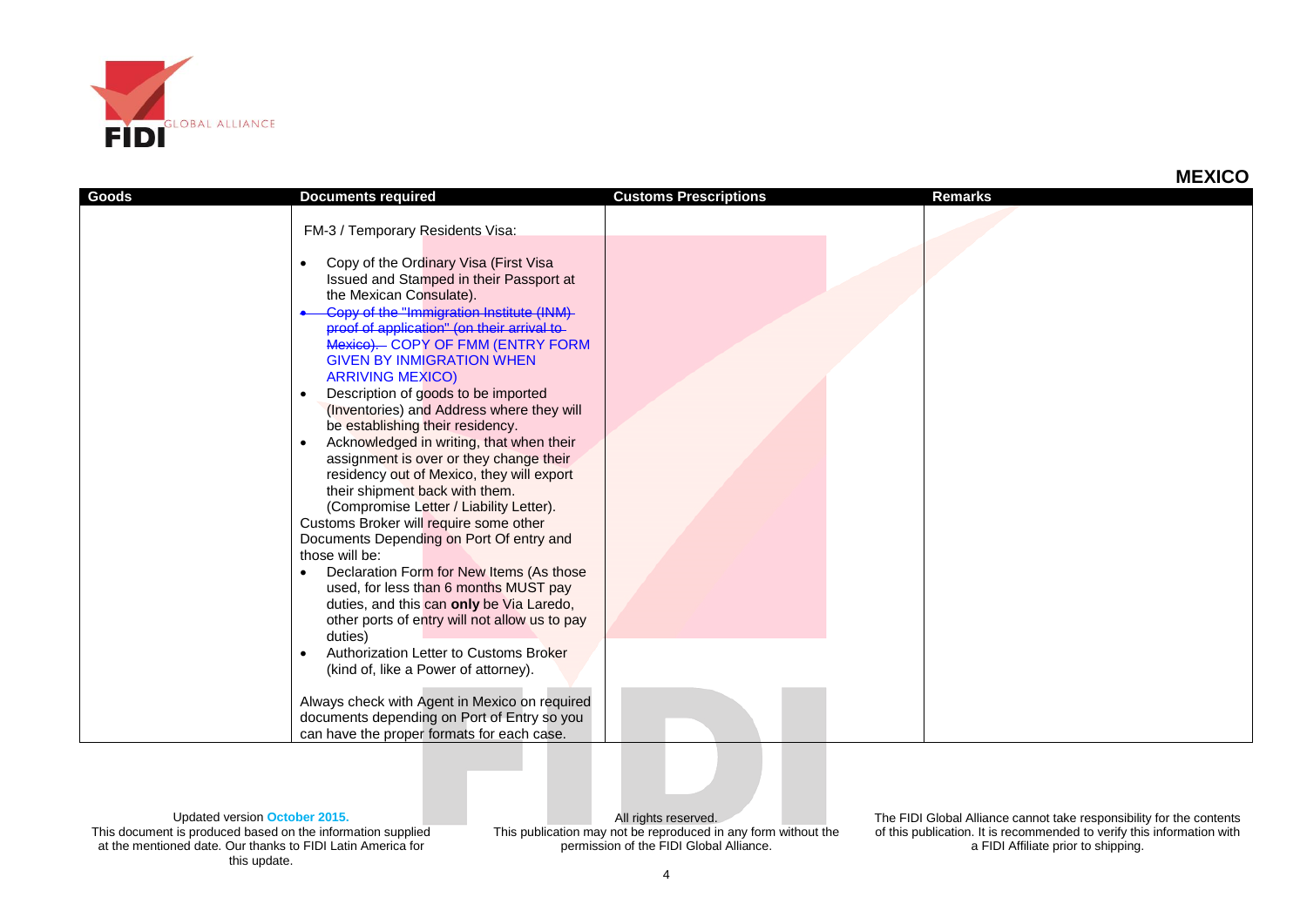

|                            |                                                                                                                                                                                                                                                                                                                                                                                                                                                                                                                                                                                                                                                                          |                                                                                                               | טטאבווו        |
|----------------------------|--------------------------------------------------------------------------------------------------------------------------------------------------------------------------------------------------------------------------------------------------------------------------------------------------------------------------------------------------------------------------------------------------------------------------------------------------------------------------------------------------------------------------------------------------------------------------------------------------------------------------------------------------------------------------|---------------------------------------------------------------------------------------------------------------|----------------|
| Goods                      |                                                                                                                                                                                                                                                                                                                                                                                                                                                                                                                                                                                                                                                                          | <b>Customs Prescriptions</b>                                                                                  | <b>Remarks</b> |
| <b>Diplomats' removals</b> | <b>Documents required</b><br><b>Foreigners with Diplomatic status:</b><br>The import permit, "the Diplomatic<br>Franchise" has to be obtained by the<br>corresponding Embassy in Mexico City or<br>International Organization, from SRE /<br><b>External Affairs authorities. Ministry of</b><br><b>Foreing Affairs</b><br>Inventory list in Spanish<br>Photocopy of Diplomatic Passport.<br>Origin and destination addresses.<br>Customs Broker will require some other<br>Documents Depending on Port Of entry and<br>those will be:<br>Declaration Form for New Items (As those<br>used, for less than 6 months MUST pay-<br>duties, and this can only be Via Laredo, | WINES, LIQUORS, CANNED FOOD,<br><b>TOBACCO, MUST HAVE A SEPARATED</b><br>DIPLOMATIC FRANCHISE TO BE IMPORTED. |                |
|                            | other ports of entry will not allow us to pay<br>duties)<br>Authorization Letter to Customs Broker<br>(kind of, like a Power of attorney).<br><b>Mexicans returning with Diplomatic status:</b><br>"Diplomatic Franchise". Has to be obtained<br>by the corresponding International<br>Organization, from SRE / External Affairs<br>authorities.<br>Visaed Inventory list in Spanish, even<br>thought they can return with a Diplomatic<br>Status, they must get in contact with the                                                                                                                                                                                     | THIS IS NOT CONSIDERES PART OF THE<br><b>HHGDS.</b>                                                           |                |
|                            | Mexican Embassy or Consulate at origin,<br>present their List in Spanish and they will<br>be awarded an especial Visaed Inventory,<br>and with that one, they can proceed to                                                                                                                                                                                                                                                                                                                                                                                                                                                                                             |                                                                                                               |                |
|                            | obtain their Diplomatic Franchise at SRE /<br><b>External Affairs Authorities in Mexico.</b>                                                                                                                                                                                                                                                                                                                                                                                                                                                                                                                                                                             |                                                                                                               |                |

Updated version **October 2015.** This document is produced based on the information supplied at the mentioned date. Our thanks to FIDI Latin America for this update.

All rights reserved. This publication may not be reproduced in any form without the permission of the FIDI Global Alliance.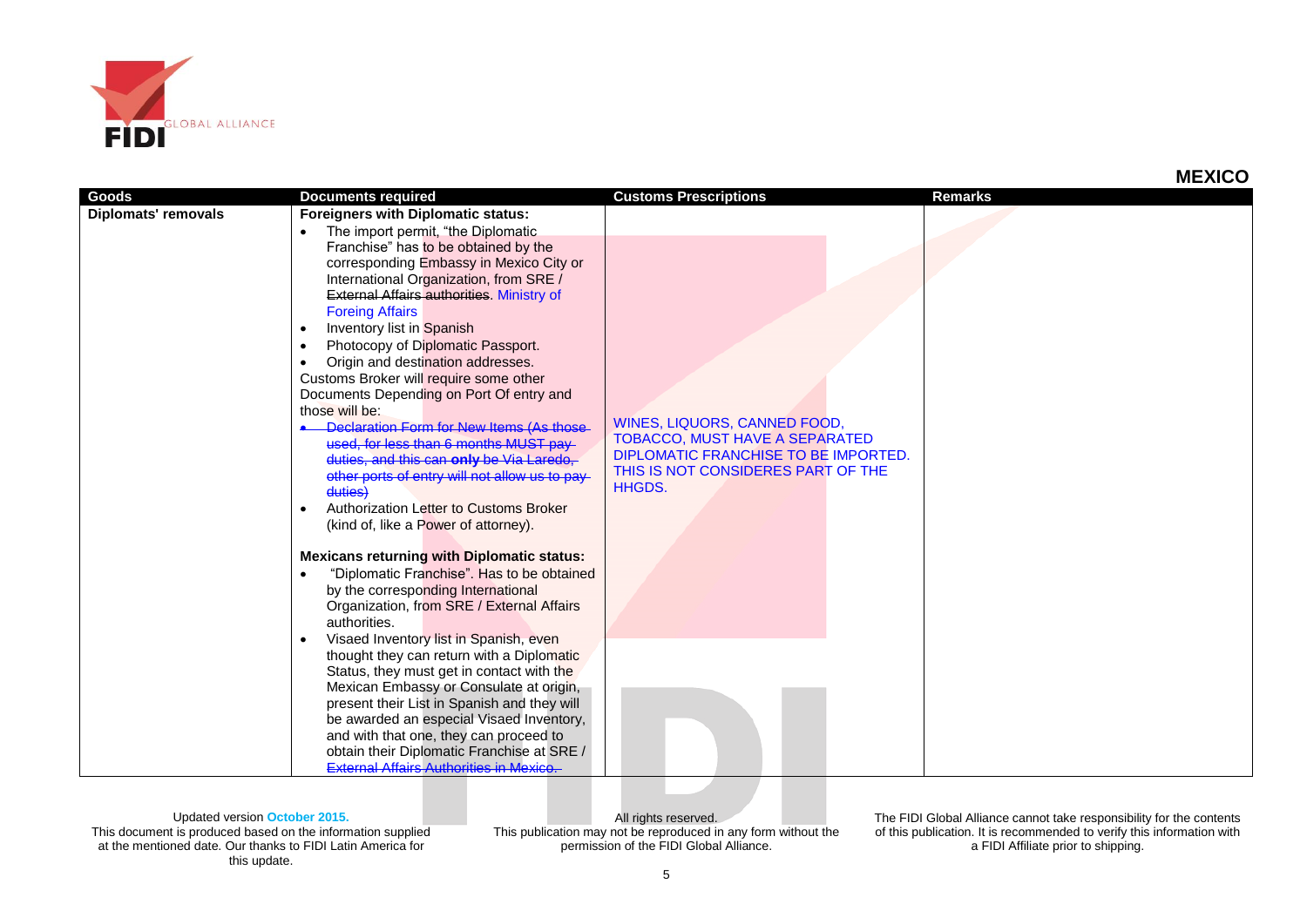

|                               |                                                   |                                            | טטאשוו                                           |
|-------------------------------|---------------------------------------------------|--------------------------------------------|--------------------------------------------------|
| Goods                         | <b>Documents required</b>                         | <b>Customs Prescriptions</b>               | <b>Remarks</b>                                   |
|                               | <b>Ministry of Foreign Affairs</b>                |                                            |                                                  |
|                               | Photocopy of Diplomatic passport.<br>$\bullet$    |                                            |                                                  |
|                               | Origin and destination addresses.                 |                                            |                                                  |
|                               | Customs Broker will require some other            |                                            |                                                  |
|                               | Documents Depending on Port Of entry and          |                                            |                                                  |
|                               | those will be:                                    |                                            |                                                  |
|                               | Declaration Form for New Items (As those          |                                            |                                                  |
|                               | used, for less than 6 months MUST pay             |                                            |                                                  |
|                               | duties, and this can only be Via Laredo,          |                                            |                                                  |
|                               | other ports of entry will not allow us to pay     |                                            |                                                  |
|                               | duties)                                           |                                            |                                                  |
|                               | Authorization Letter to Customs Broker            |                                            |                                                  |
|                               | (kind of, like a Power of attorney).              |                                            |                                                  |
|                               | Always check with Agent in Mexico on required     |                                            |                                                  |
|                               | documents depending on Port of Entry so you       |                                            |                                                  |
|                               | can have the proper formats for each case.        |                                            |                                                  |
| <b>Wedding trousseaux</b>     | If included as part of household goods and        | Allowed - see "Removal goods".             | For specific cases, it is recommended to contact |
|                               | effects and declared in the legalised list.       | Otherwise - importation prohibited.        | your local agent.                                |
| <b>Inheritance</b>            | Permission is obtained from the Secretary of      | Otherwise prohibited.                      | Subject to tax payment.                          |
|                               | Commerce and Industrial Promotion (Secretaria     |                                            | For specific cases, it is recommended to contact |
|                               | de Comercio y Fomento Industrial) in the          |                                            | your local agent.                                |
|                               | Federal District of Mexico (D.F.).                |                                            |                                                  |
| New furniture and household   | If included with removal goods, they must be      | Subject to payment of duties and taxes.    | Only possible for shipments through NVO,         |
| qoods                         | included on the legalised inventory list and      | CONSIDERING REASONABLE QUANTITY OF         | Laredo, NOT Vera Cruz neither Mexico City        |
|                               | originals of all invoices must also be presented. | <b>NEW ITEMS.</b>                          | Airport.                                         |
| <b>Household appliances</b>   | If included as part of household goods,           | Importation allowed - see "Removal goods". |                                                  |
|                               | declared in the legalised list and in reasonable  | Otherwise – importation prohibited.        |                                                  |
|                               | quantity.                                         |                                            |                                                  |
| <b>Electrical appliances</b>  | Same as above.                                    | Same as above.                             | Brand, model and serial numbers of electrical    |
|                               |                                                   |                                            | appliances must be written on the legalised      |
|                               |                                                   |                                            | inventory list, sealed by the Mexican Consulate. |
| <b>Works of Art, Antiques</b> | If included as part of household goods,           | Importation allowed - see "Removal goods". | FOR SPECIFIC CASES IT IS RECOMMENDED             |
|                               | declared in the legalised list and in reasonable  | Otherwise - importation prohibited.        | TO CONTACT YOUR LOCAL AGENT.                     |
|                               | quantity.                                         |                                            |                                                  |

Updated version **October 2015.** This document is produced based on the information supplied at the mentioned date. Our thanks to FIDI Latin America for this update.

All rights reserved. This publication may not be reproduced in any form without the permission of the FIDI Global Alliance.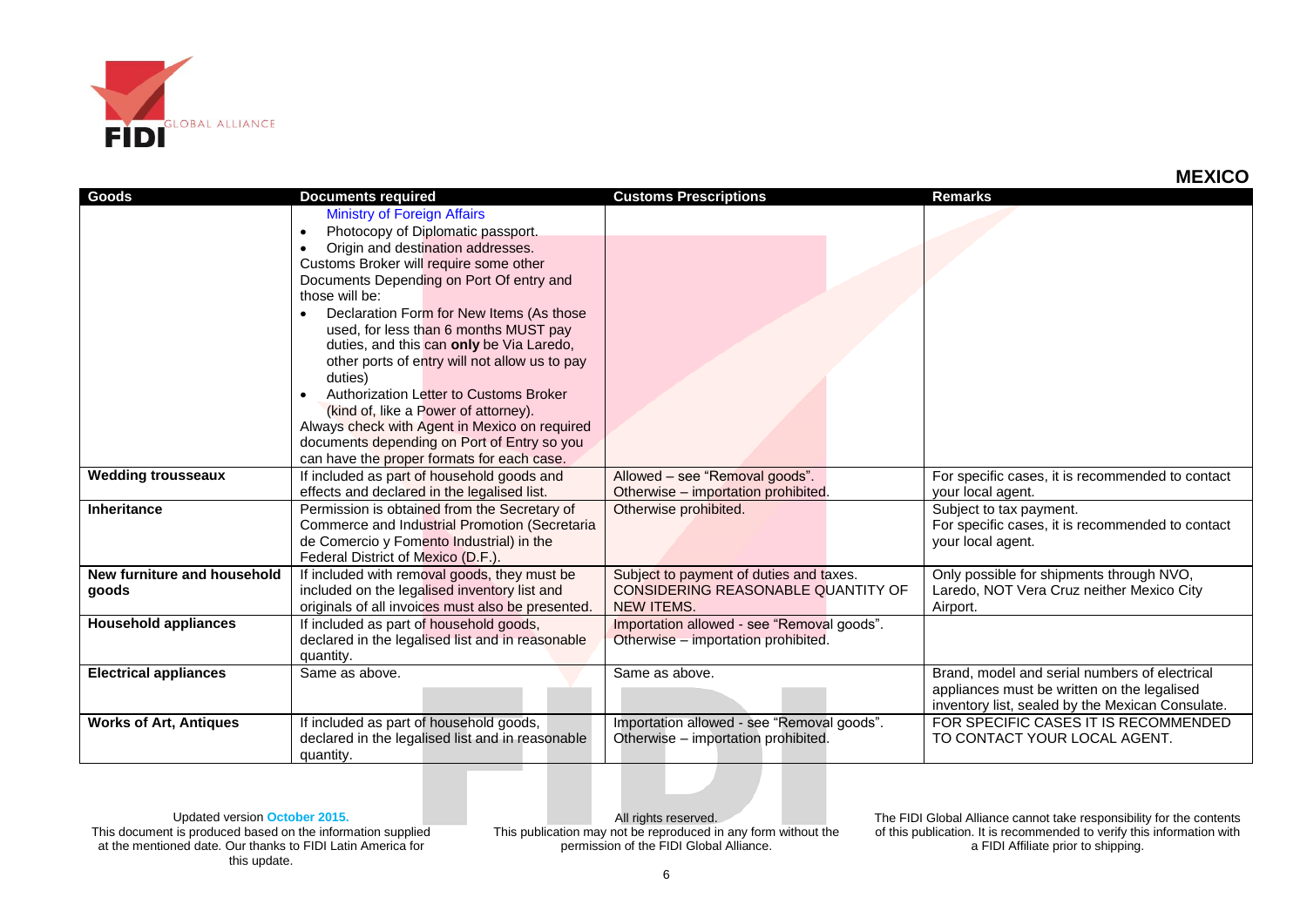

| Goods                                        | <b>Documents required</b>                                                                                                                                                                                                                                                                                                                                                                                                                     | <b>Customs Prescriptions</b>                                                            | <b>Remarks</b>                                                                                                                                                                                                                                                                                                                                                                                                                             |
|----------------------------------------------|-----------------------------------------------------------------------------------------------------------------------------------------------------------------------------------------------------------------------------------------------------------------------------------------------------------------------------------------------------------------------------------------------------------------------------------------------|-----------------------------------------------------------------------------------------|--------------------------------------------------------------------------------------------------------------------------------------------------------------------------------------------------------------------------------------------------------------------------------------------------------------------------------------------------------------------------------------------------------------------------------------------|
| <b>Precious metal objects</b>                |                                                                                                                                                                                                                                                                                                                                                                                                                                               | Importation prohibited, as they are not<br>considered as part of the household effects. |                                                                                                                                                                                                                                                                                                                                                                                                                                            |
| <b>Carpets</b>                               | If they are part of household goods and only in<br>small quantity.                                                                                                                                                                                                                                                                                                                                                                            | Importation allowed - see "Removal goods".<br>Otherwise - importation prohibited.       |                                                                                                                                                                                                                                                                                                                                                                                                                                            |
| <b>Presents, souvenirs</b>                   | If part of household goods and are declared on<br>the legalised list.                                                                                                                                                                                                                                                                                                                                                                         | Same as above.                                                                          | Subject to tax payment. PLEASE CONSULT ON<br>EACH CASE.                                                                                                                                                                                                                                                                                                                                                                                    |
| Motor vehicles temporarily<br>imported       | Original FM-3-TEMPORARY RESIDENT<br>$\bullet$<br><b>VISA</b><br>Invoice of title property.<br>$\bullet$<br>License of the car.<br>$\bullet$<br>Driver's license.<br>$\bullet$<br>International credit card.<br>$\bullet$<br>Client's personal identification.<br>$\bullet$<br>Letter of authorisation given to the agent,<br>authorising him to take care of the<br>transportation of the car from port of entry<br>to its final destination. | Duty of ABOUT US\$ 50 is payable by<br>international credit card.                       | Shippers must be at port of entry to clear<br>Customs and obtain the temporary import permit.<br>After, the agent with a power of attorney can do<br>transportation.<br>Customs will grant a permit for the period of<br>validity of FM-3 / Temporary Residents, which has<br>to be renewed before expiration FM-3 /<br><b>Temporary Residents</b><br>Mexicans Citizens and FM-2 / Permanent<br>Residents CANNOT IMPORT Autos into Mexico. |
| <b>Motor vehicles (Diplomats)</b>            | Diplomats can import their car with a franchise<br>arranged by the Embassy to which they belong.                                                                                                                                                                                                                                                                                                                                              |                                                                                         | The agent can take care of car transmission with<br>corresponding diplomatic franchise.                                                                                                                                                                                                                                                                                                                                                    |
| Other vehicles (bicycles,<br>water vehicles) | Only bicycles being part of the household<br>goods and declared on the legalised list are<br>allowed.                                                                                                                                                                                                                                                                                                                                         | Otherwise prohibited.                                                                   | Must be used and only one per person.                                                                                                                                                                                                                                                                                                                                                                                                      |
| Machines, appliances, spare<br>parts         |                                                                                                                                                                                                                                                                                                                                                                                                                                               | Importation prohibited, as they are not<br>considered as part of the household effects. |                                                                                                                                                                                                                                                                                                                                                                                                                                            |
| Wine, alcohol                                |                                                                                                                                                                                                                                                                                                                                                                                                                                               | Importation prohibited.                                                                 | If wines and liquors are found in the household<br>goods, the clearance may be delayed and extra<br>handling must be paid to take wines/liquors out<br>and will be confiscated.                                                                                                                                                                                                                                                            |
| Tin and food                                 |                                                                                                                                                                                                                                                                                                                                                                                                                                               | Same as above.                                                                          |                                                                                                                                                                                                                                                                                                                                                                                                                                            |
| Arms, ammunition and<br>explosives           |                                                                                                                                                                                                                                                                                                                                                                                                                                               | Importation prohibited, as they are not<br>considered as part of the household effects. |                                                                                                                                                                                                                                                                                                                                                                                                                                            |
| Medicines, drugs and                         | Importation prohibited.                                                                                                                                                                                                                                                                                                                                                                                                                       | Importation prohibited.                                                                 |                                                                                                                                                                                                                                                                                                                                                                                                                                            |

Updated version **October 2015.** This document is produced based on the information supplied at the mentioned date. Our thanks to FIDI Latin America for this update.

All rights reserved. This publication may not be reproduced in any form without the permission of the FIDI Global Alliance.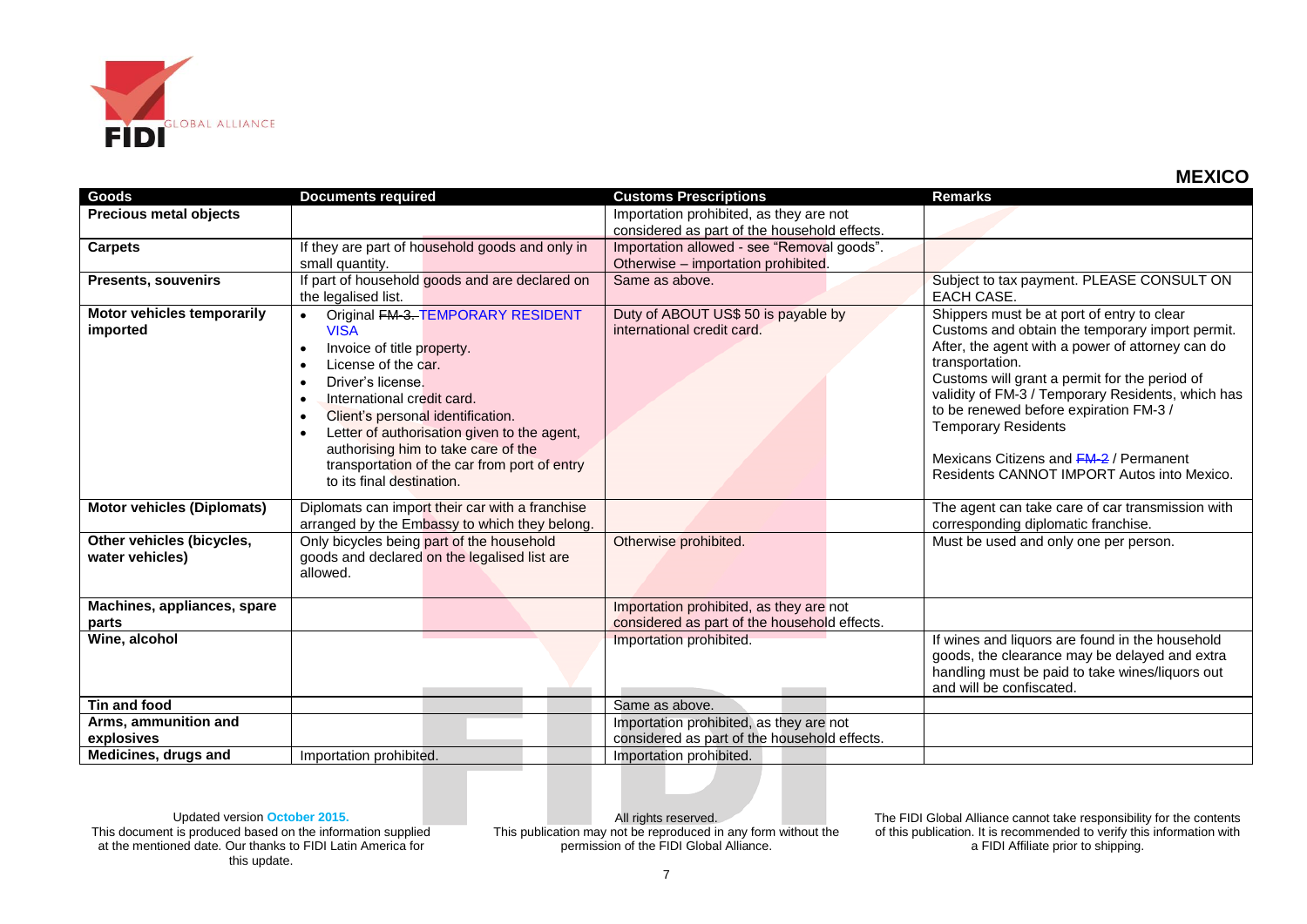

| Goods                                                | <b>Documents required</b>                                                                                                                                        | <b>Customs Prescriptions</b>                                                                                                                                                                                                                                                                                                                                                                                                                                                                                                                                                                                                                                                                                                                                                                                                                                                                                                                                                                                                                             | <b>Remarks</b>                                                                                                                                                                                                                                                                                                                                                                                                                                                                                                                                                                                                    |
|------------------------------------------------------|------------------------------------------------------------------------------------------------------------------------------------------------------------------|----------------------------------------------------------------------------------------------------------------------------------------------------------------------------------------------------------------------------------------------------------------------------------------------------------------------------------------------------------------------------------------------------------------------------------------------------------------------------------------------------------------------------------------------------------------------------------------------------------------------------------------------------------------------------------------------------------------------------------------------------------------------------------------------------------------------------------------------------------------------------------------------------------------------------------------------------------------------------------------------------------------------------------------------------------|-------------------------------------------------------------------------------------------------------------------------------------------------------------------------------------------------------------------------------------------------------------------------------------------------------------------------------------------------------------------------------------------------------------------------------------------------------------------------------------------------------------------------------------------------------------------------------------------------------------------|
| narcotics                                            |                                                                                                                                                                  |                                                                                                                                                                                                                                                                                                                                                                                                                                                                                                                                                                                                                                                                                                                                                                                                                                                                                                                                                                                                                                                          |                                                                                                                                                                                                                                                                                                                                                                                                                                                                                                                                                                                                                   |
| <b>Plants</b>                                        |                                                                                                                                                                  | Same as above.                                                                                                                                                                                                                                                                                                                                                                                                                                                                                                                                                                                                                                                                                                                                                                                                                                                                                                                                                                                                                                           |                                                                                                                                                                                                                                                                                                                                                                                                                                                                                                                                                                                                                   |
| Cats and dogs, other animals                         | COPY OF AWB<br>SANITARY B/L<br><b>GENERAL CERTIFICATE OF HEALTH</b><br>VACCINATION CERTIFICATE.<br>COPY OF PROFESIONAL REGISTRATION<br><b>CARD OF VETERINARY</b> | Subject to payment of duties.                                                                                                                                                                                                                                                                                                                                                                                                                                                                                                                                                                                                                                                                                                                                                                                                                                                                                                                                                                                                                            | It is recommended to send documents and AWB<br>in advance by fax, to avoid delays in releasing<br>pets.<br>It is also recommended to arrange for arrival at<br>the beginning of the week, to avoid pets being<br>kept in Customs control over a weekend, when<br>there is no one to feed them.                                                                                                                                                                                                                                                                                                                    |
| Fumigation of imported and<br>exported wooden crates |                                                                                                                                                                  | The Mexican Government will adopt ISPM-15<br>(International standards for Phytosanitary<br>Measures Publication 15: Guidelines for<br>Regulating Wood Packaging Material in<br>International Trade (aka NIFM-15) to<br>standardise the treatment of wood packing<br>materials used for the transport of goods.<br>Effective September 16, 2005, shipments into or<br>out of Mexico in wooden packaging, will have to<br>have a Seal, which certifies that the shipment<br>has received the required treatment ( $HT =$<br>Heated Treatment [a minimum wood core<br>temperature of 56°C for a minimum of 30<br>minutes] or<br>Methyl Bromide Treatment (the minimum<br>temperature should not be less than 10°C and<br>the minimum exposure time should not fall below<br>16 hours).<br>The wood packing material must be marked in a<br>visible location on each article, on at least two<br>opposite sides of the article with a legible and<br>permanent mark in black ink. Labels and<br>adhesives are not allowed. The mark should be<br>as follows: | This does not apply to wood packing materials<br>manufactured of:<br>Raw wood of 6 mm thickness or less<br>$\bullet$<br>Processed wood produced by glue, heat and<br>pressure, or a combination thereof<br>Plywood sheets & agglomerated sawdust<br>$\bullet$<br>sheet<br>Oriented wooden fibre sheets<br>$\bullet$<br>Sawdust & Wooden fibre<br>$\bullet$<br>If you have questions, please contact agents in<br>Mexico or consult the ISPM publication 15 at:<br>https://www.ippc.int/servlet/CDSServlet?status=N<br>D0zNTIyNSZjdG5faW5mb192aWV3X3NpemU9Y<br>3RuX2luZm9fdmlld19mdWxsJjY9ZW4mMzM9KiY<br>zNz1rb3M~ |

Updated version **October 2015.** This document is produced based on the information supplied at the mentioned date. Our thanks to FIDI Latin America for this update.

All rights reserved. This publication may not be reproduced in any form without the permission of the FIDI Global Alliance.